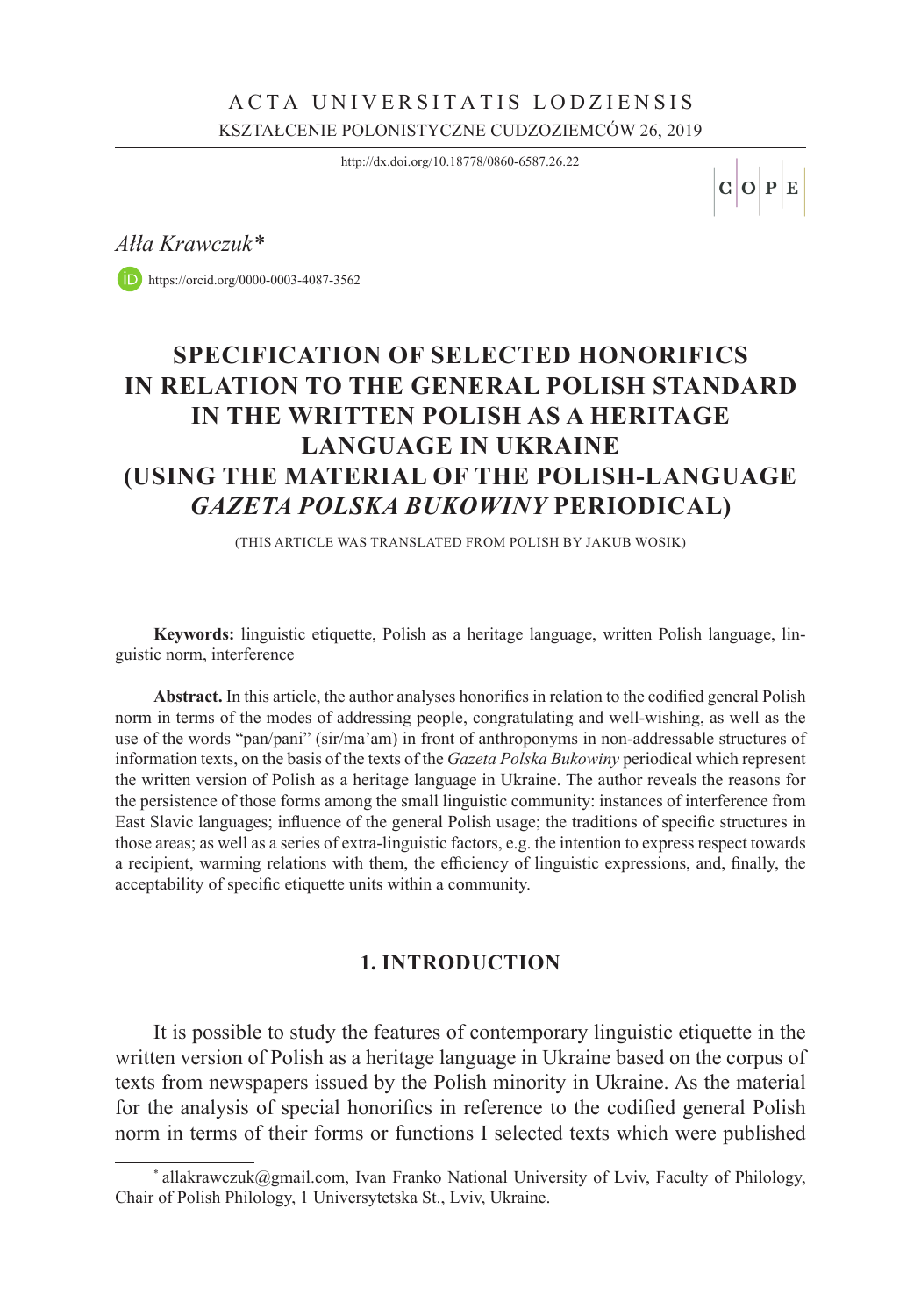in *Gazeta Polska Bukowiny* (in circulation in the independent Ukraine since 2007 and before that – from 1883). The periodical is different from other contemporary Polish-language newspapers in Ukraine for its lack of editorial interventions by native users of general Polish, which offers its recipients (including the researcher) a natural written text of Polish as a heritage language, displaying many peculiarities of the studied language variety in all its strata: from inflection and syntax, through word formation and vocabulary, to honorifics. In this article, I shall limit myself to the analysis of the final element, the selection of which is bigger than in similar texts from other Polish-language newspapers in Ukraine<sup>1</sup>. Naturally, those will only include selected types of expressions or honorific instances – which may appear in a newspaper text according to the limitations imposed by the genre structure of the press. Additionally, I analysed only the specific qualities of linguistic etiquette expressions, which I studied in reference to their general Polish counterparts. The justifications of those peculiar qualities of linguistic etiquette in the Polish as a heritage language are mainly sought (though not exclusively) in the interference impact of Ukrainian (or Russian, which is used as well as the national official languagein Ukraine). The identification in a text from a Polish-language newspaper in Ukraine of specific linguistic units different from those in general Polish, on the one hand, defines the special character of Polish as a heritage language in Ukraine, and, on the other, proves its persistence and vitality. There is a generally known rule: if a linguistic unit appears in the press, it is considered by average language users as correct, one which can be copied. Allow me to add that in the case of the Polish language outside Poland, the function of the cultural and linguistic authority of the press is considerable. Therefore, further in the discussion, I shall reflect on to what extent the special, in terms of form or function, honorific units identified in the analysis of the texts from *Gazeta Polska Bukowiny* reflect phenomena which are typical and persistent, and how possible is it for them to be retained in the local variety of Polish in the future. It will also be important, during later analysis, to indicate other factors apart from the already-mentioned extra-linguistic interference which support the persistence of the analysed units, and to raise the issue of their acceptance within that variety of Polish. The material and study results may also be used for the purposes of teaching Polish as a foreign language, particularly in teaching Polish as a foreign language to Ukrainians. To begin with, one could show the overlapping of many honorific units in Polish as a foreign and heritage language in Ukraine when compared to general Polish (cf. e.g. works on the special nature of honorifics in Polish as a foreign language in Ukraine: Korol 2007; Krawczuk 2012b), which is why the collected press material can be successfully used for the linguistic and cultural education of Ukrainians.

<sup>1</sup> Cf. studies in this respect using the material from other newspapers: Krawczuk 2012a, 2103, 2014. Allow me to add that the analyses conducted in those articles were not based on large sets of sources, and some offered a preliminary studies of the matter.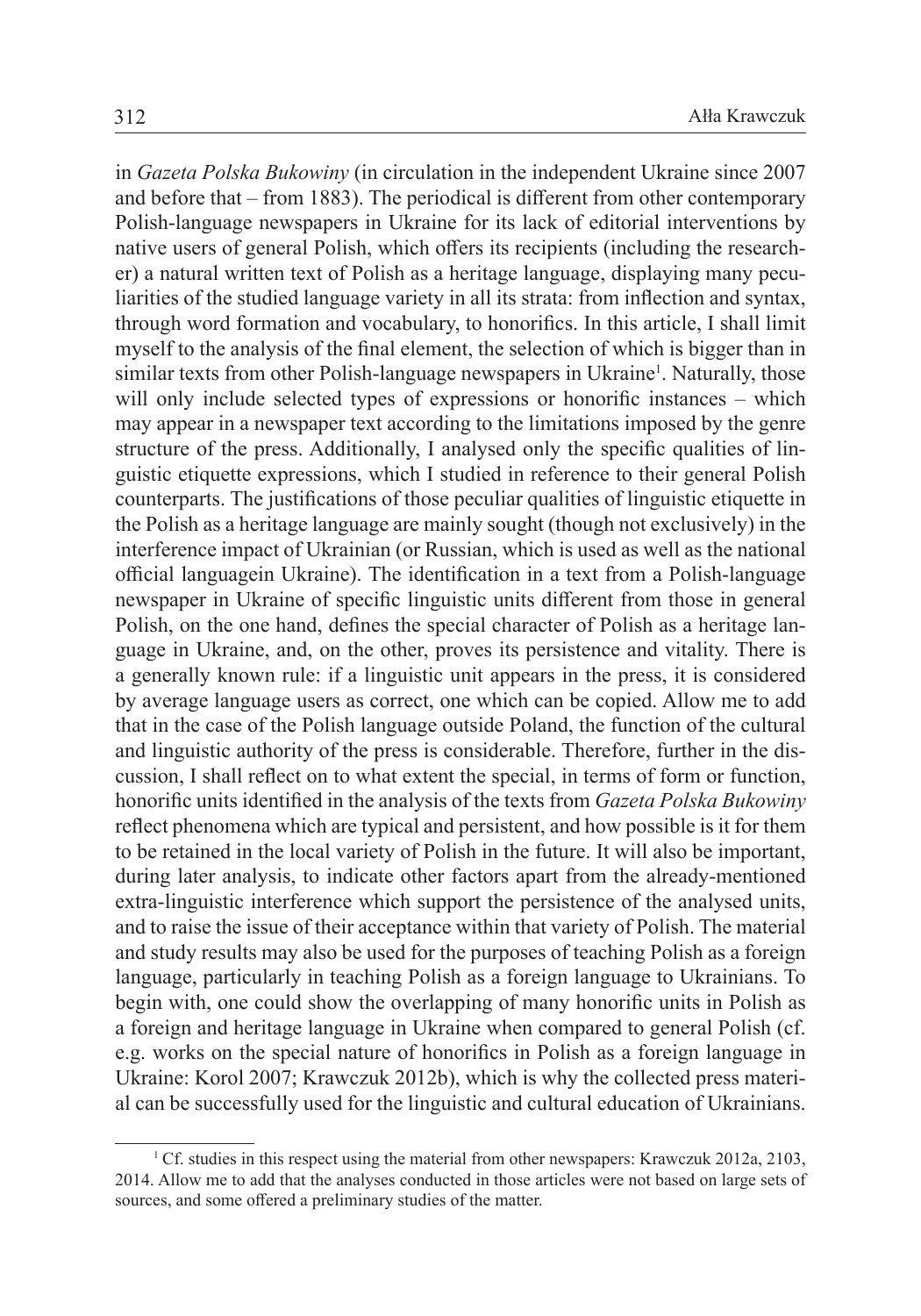Note that contemporary teaching of Polish as a foreign language already benefits from several large studies (monographs, doctoral dissertations) on Polish linguistic etiquette displayed by various foreigners (Żurek 2008; Sztabnicka-Gradowska 2017) and homogeneous linguistic groups, e.g. Germans (Schmidt 2004). Analyses of the situation in Ukraine which combine material collected both from Polish as a foreign language and Polish as a heritage language (which could be compared and juxtaposed) could, in the future, if collected in one volume, complete the picture of a book-based bibliography on Polish etiquette other than that performed by Poles in Poland.

The material collected for the purposes of this article consisted of over 500 units extracted from texts written by persons of Polish origin<sup>2</sup> published in *Gazeta Polska Bukowiny*. I analysed 82 issues, all of which are available online (https://kresy24.pl/archiwum-gazety-polskiej-bukowiny/, [17.04.2018]; http://bukpolonia.cv.ua/index.php/pl/gazeta-polska-bukowiny/, [30.01.2019]).

#### **2. ANALYTICAL SECTION**

#### 2.1. Addressing the recipient

In terms of Polish honorifics, the manner of addressing the recipient is a somewhat introductory issue into the problems faced by even native users of Polish. That mainly applies to nominal forms, i.e. **addressing expressions**. One of the troublesome matters is the issue of titling. Yet probably the most debatable question in terms of its acceptability is the scope of use of the address "*pan/pani* [sir/ma'am] + first name" in public communication situations. The problem has been raised by linguists, and the evaluations of the spreading address "*pan/pani* + first name" in largely formalised contacts have not been unanimous, depending on the attitudes of normativists towards language, i.e. more or less liberal. In 2006, Marek Łaziński forecast the form of address to be widespread in the future and that it might become the universal Polish addressing expression, similarly to the East Slavic universal address expressions of "first name + patronymic first name" (Łaziński 2006, pp. 104–108) [Unless indicated otherwise, English versions of quotations were translated from Polish]. Within the last few years, not only has the addressing expression become common in public communication, but the attitudes of normativists towards its usage have tempered. A few years back Małgorzata Marcjanik in the language reference centre firmly condemned such structures in official relations (e.g. in electronic correspondence):

<sup>&</sup>lt;sup>2</sup> The periodical also publishes reprints from other sources which use general Polish and those, of course, were not analysed in this article.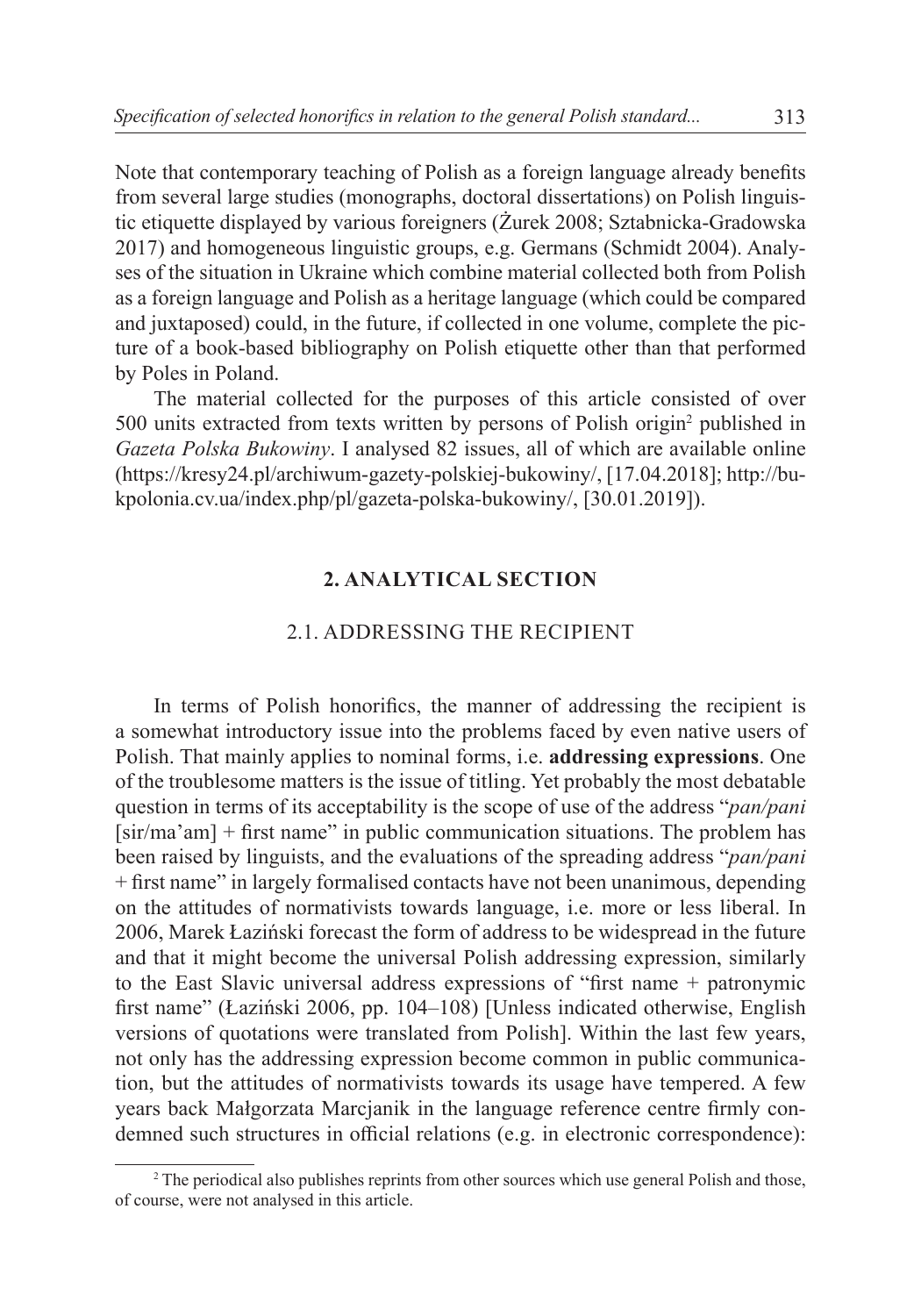"The use of the first name form in an expression like *Pani Marto* is appropriate only if the correspondents know each other personally, have the same position or when the form has been previously agreed upon by the correspondents" (Marcjanik, http://poradnia.pwn.pl/, [29.06.2012]). The situation of academic relations were explicitly commented upon by Aldona Skudrzyk: "[...] a student can NEV-ER address their supervisor or lecturer using that form  $\lceil$  "panie Marku" – AK]" (Skudrzyk, <http://www.poradniajezykowa.us.edu.pl/>, [22.02.2012]). That position has since softened. For example, when writing about the spreading phenomenon of decreasing the distance between interlocutors who often do not know each other in person, and when quoting the now popular address forms of *pani Janino* (e.g. to an applicant in an office), *panie Marku* (a journalist on air to a minister), or *Droga Pani Małgorzato* (e-mail from a student to a lecturer), Marcjanik continued to evaluate them as inappropriate and proving "a general lack of communicational competence on the part of the speaker", yet she did indicate that similar communicational and linguistic behaviour was not a sign of "intentional violation of addressing standards" (Marcjanik, https://sjp.pwn.pl/ poradnia/haslo/Boli-pacjencie;16149.html, [21.04.2019]), which meant that she tolerated those instances to some extent.

The omnipresence of the "*pan/pani* + first name" structures in contacts other than private in Polish as a heritage language in Ukraine is partly related to the influence of general Polish, but, it would seem, it is more a result of the situation in the country, e.g. the influence of Ukrainian. Despite the fact that in contemporary Ukrainian linguistic etiquette there still exists the rule of addressing recipients in official communication using the universal form of "first name + patronymic first name", it is being challenged (though not in all regions of Ukraine – mainly in Western Ukraine) by the form "*pan/pani* + first name", which is usually considered neutral even in highly formalised situations. It is perceived as "more Ukrainian" as opposed to that inherited from the Russian and later Soviet empire form with *patronimicum*. That form of address in Polish as a heritage language is also more frequent and common due to, apart from interference, tradition. Jan Miodek wrote on the persistence of the use in Eastern Borderlands of the form of address of "*pan/pani* + first name": "Poles in Eastern Borderlands [...] clearly prefer the first name-based type of address, and the age limitations [...] seem to play a minor role: *panie Andrzeju, pani Mario* – those can be used towards persons much older than the speaker" (Miodek 1980, p. 178).

In the analysed contemporary press texts, the form of address "*pan/pani* + first name" was used to various persons, regardless of their positions. I did not identify too many instances of that (9 examples), most probably only due to the special nature of the genre of press releases, where a situation of direct address occurs only in rarely published interviews, texts of commendations and good wishes, and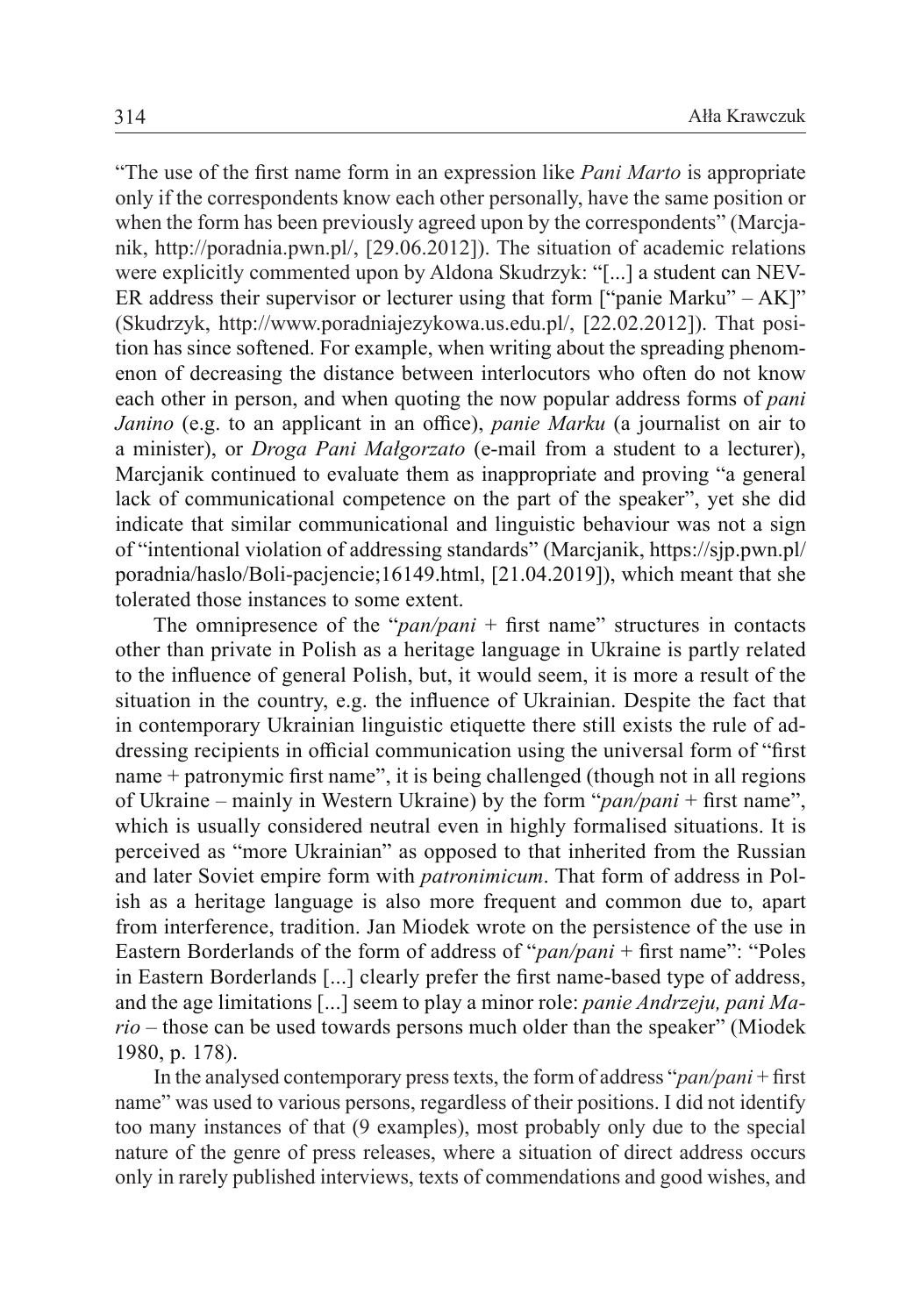letters. E.g.: *Dziękuję serdecznie*<sup>3</sup> *panie Władysławie za ten wywiad* ["Thank you very much, Mr Władysław, for the interview," to a person with a doctoral degree and the title of senior lecturer – AK]*. W imieniu redakcji chcę podziękować Panu za te materiały, które ciągle dostajemy od Pana, a także za pomoc w redagowaniu*  wszystkich numerów "GPB" [On behalf of the editorial board, I wish to thank you for the materials which we continue to receive from you, and for your help in editing all the issues of GPB] (15–16 (587–588) 20084 ); *Panie Jarosławie, pan jest przewodniczącym rejonowej administracji państwowej od wiosny ubiegłego roku. Proszę wyjaśnić istotę sprawy przeniesienia [...]* [Mr Jarosław, you have been the chairman of the district state administration since the spring of last year. Please explain the essence of the transfer of (...)] (96–97 (679–680) 2015); *Szanowna Pani Jadwigo* [to the founder and the first chairwoman of the Polish association – AK] *W dniu Wigilii Bożego Narodzenia mija dwadzieścia pięć lat od chwili założenia obwodowego Towarzystwa [...]* [Dear Ms Jadwiga! This Christmas Eve marks the twenty-fifth anniversary of establishing the district Association (...)] (92 (675) 2014). In each of the quoted situations, the authors could have used the appropriate titles of the recipients. They decided not to for either of two reasons: they were not familiar with the general Polish custom (which seems to be the main reason), or they intended to manifest a lack of any distance between them (regarding the latter cf. the following fragment of a text: *[...] Bukowina gościła jednego z założycieli tego festiwala, jego niezmiennego dyrektora Zbigniewa Kowalskiego, którego praktycznie wszyscy uczestnicy i oficjalne osoby nazywają po rodzinnemu – Zbyszkiem* [Bukowina hosted one of the founders of the festival and its continuing director Zbigniew Kowalski, who by practically all participants and officials is addressed in the familiar form of Zbyszek] (136–137 (718–719) 2018). Therefore, one factor amalgamating the custom of addressing people as "*pan/pani* + first name" in Polish as a heritage language in Ukraine (apart from the factors of interference influence and the usage of general Polish, and the possible lack of competence) could be the connotations of that form of address for the community bonds between Poles abroad gathered within a small linguistic community.

The general Polish standard does not accept the addressing of a recipient using their **first name or surname**, while the analysed material featured (though infrequently: only 3 instances) examples of the type: *Czcigodny księże Anatolij Szpak! Z okazji 55-tych urodzin życzymy Ci wiele radości, zdrowia, niesłabnącego żaru ducha w trudnej kapłańskiej posłudze* [Honourable Anatolij Szpak! In celebration of your 55th birthday, we wish you much happiness, health, and unrelenting heat of the spirit in your difficult ministry] (136–137 (718–719) 2018). This indicates a speaker's lack of competence, and their use could possibly be explained as an attempt to clearly define the recipient.

<sup>&</sup>lt;sup>3</sup> I did not indicate nor analyse in the quoted texts any deviations from the general Polish linguistic standard other than those related to linguistic etiquette.

<sup>4</sup> In parenthesis, I indicated the issue and the year of issue of *Gazeta Polska Bukowiny*.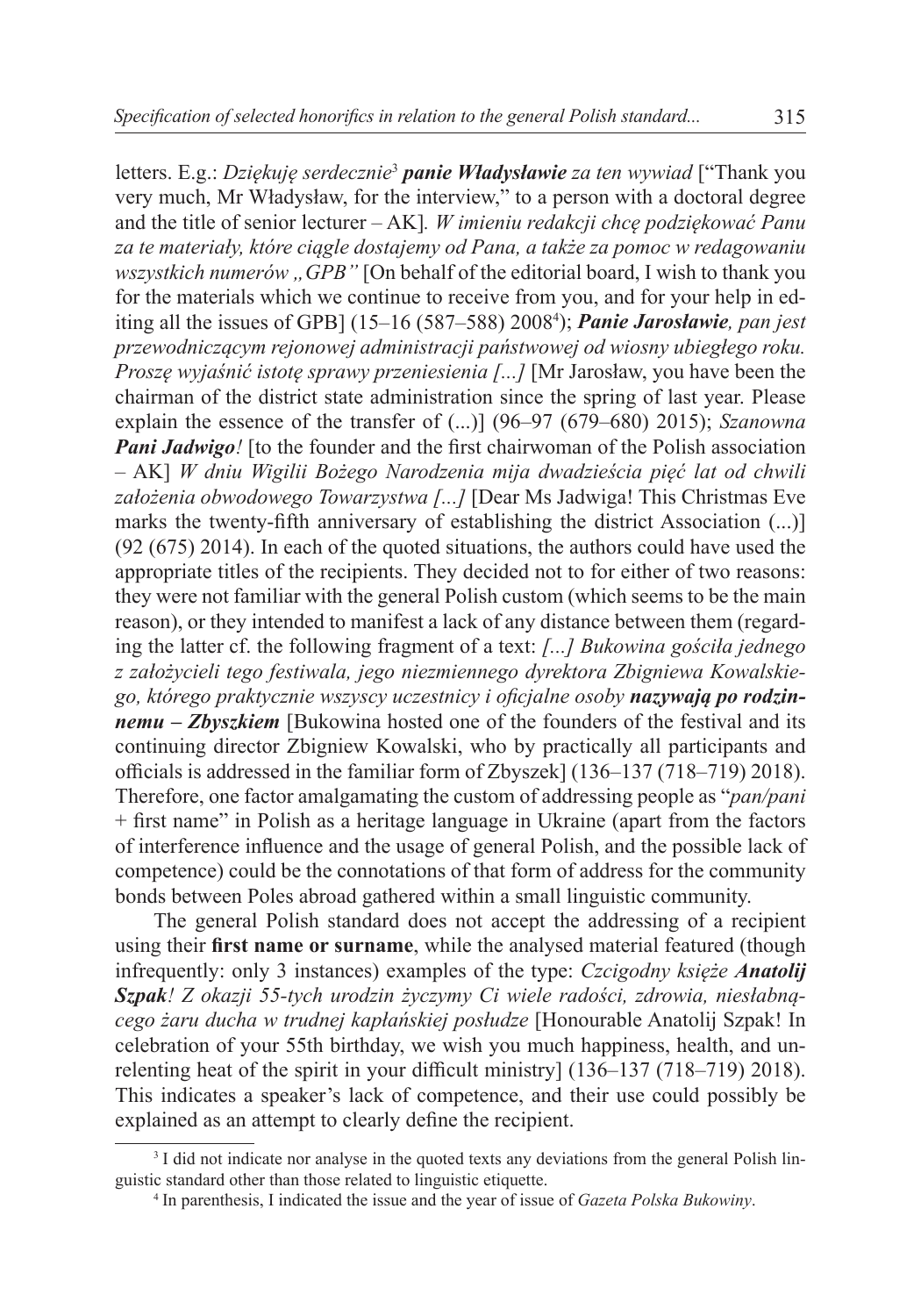Some aspects of using **pronominal addresses** are evaluated differently in terms of the norm in general Polish. That applies to the selection of third or second-person forms in the context of addresses using honorific pronouns of the second person plural: *państwo* (*panie*, *panowie*): *byli* vs. *byliście*. Even linguists agree that the choice of either of the forms is debatable, e.g.: "Our reference centre has received many questions about that, and the responses to those revealed differences between experts" (Bańko, [http://poradnia.pwn.pl/,](http://poradnia.pwn.pl/) [29.06.2012]); "The practices [of using second-person verb forms] have their proponents and fervent opponents (there is also a similar divide among authors of books)" (Załazińska, Rusinek 2010, p. 73). In *Nowy słownik poprawnej polszczyzny* under the entry *państwo* both forms are stated, though the second person one is treated as "less polite" (*Nowy słownik*..., p. 636). In the article *Formy grzecznościowe* included in that dictionary, there is a passage on the acceptance of the second-person form "rather in spoken, colloquial Polish," and there is a differentiation between the third and second-person plural forms as belonging to different levels of the norm, i.e. model-based and usage-based (*Nowy słownik...*, p. 1640). On the one hand, some experts explicitly opposed the use of second-person forms, e.g.:"Structures of the *państwo robicie*, *państwo widzieliście* (państwo [you formal plural] + verb in second person plural) kind are very colloquial and simply impolite in many situations. Some consider them even as equivalent forms of the *robisz pan* [you do], *widziałeś pan* [you saw] which feature the second person singular (as that is an address to a single recipient)" (Kłosińska, [https://sjp.pwn.pl/poradnia/haslo/Panst](https://sjp.pwn.pl/poradnia/haslo/Panstwo-mowia;18000.html)[wo-mowia;18000.html](https://sjp.pwn.pl/poradnia/haslo/Panstwo-mowia;18000.html), [21.04.2019]). On the other hand, we observe a spreading liberalisation in the approaches to the evaluations of the discussed second-person forms. When juxtaposing "unceremonious forms"(non-honorific) of the *(wy) jesteście* [(you) are] forms with "polite forms" (honorifics), Romuald Huszcza quoted both structures among those: both third and second-person forms, e.g. *państwo są (państwo jesteście)* [you, sirs, are] (Huszcza 2006, p. 79). A guidebook on rhetoric stated that "the use of second person plural from the psychological point of view introduces a sense of decreased distance and formality in the relations between the sender and recipients" (Załazińska, Rusinek 2010, p. 73). That reasoning could actually be applied to the existence of second-person forms in written Polish language in Ukraine (5 instances; the small number can be explained by the fact that in the press there are not too many contexts in which authors would address many recipients at once), e.g.: *Możecie być Państwo dumni z dotychczasowych osiągnięć. Przez minione lata Towarzystwo wspaniale się rozwijało* [You can be proud of your current achievements. The Association has developed wonderfully in the past years] (93 (676) 2015). On the one hand, second-person forms are used in similar contexts for expressing "warmed"<sup>5</sup> inter-community relations (though

<sup>5</sup> Cf. use of the term by Mirosław Bańko: "I perceive forms of the *wyobraźcie sobie Państwo* kind as attempts at a **warming** [hereinafter emphasis by AK] of the relations with the interlocutor. If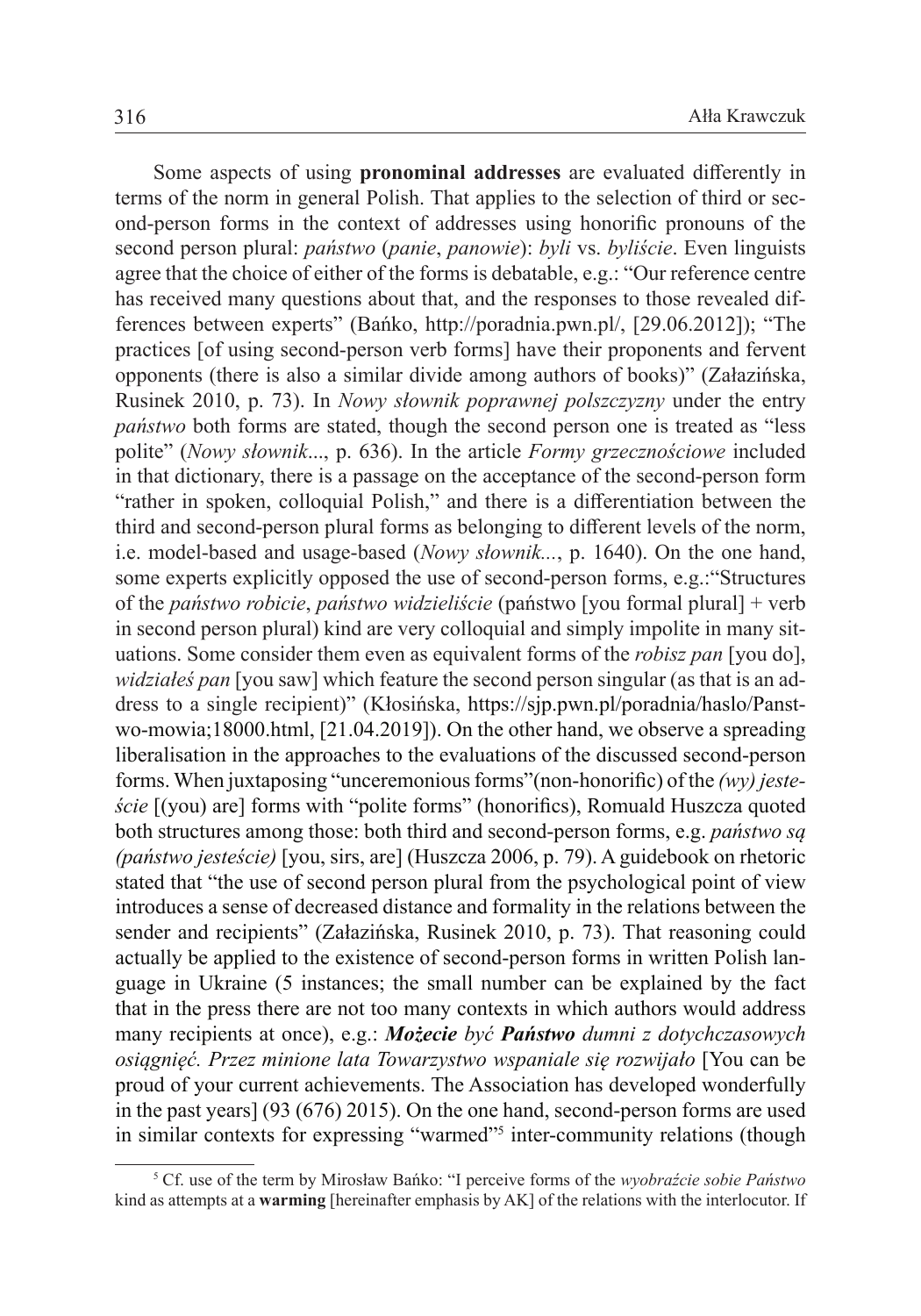one should not exclude the possibility that they appeared as a result of the lack of competences in terms of the general Polish norm). On the other hand, though, a newspaper text should probably employ a normatively "safe" third-person syntax as the language of the press is perceived as the "model" of the Polish language.

Another issue, debatable again within the general Polish standard, is the **addressing** in official situations **using plural "you" in relation to a collective recipient** (when one is not on a first name basis with every member of the group). In practice, that is fulfilled by using verbs in the second person plural without the pronoun (e.g. *Czy chcecie*... [Do you want to...]) and the plural pronoun *wy* [you] in the forms of dependent relations (e.g. *Zwracam się do was* [I am asking you]). The establishing of such a contact is an alternative to the formally neutral mode of official address of *państwo/panie/panowie* [ladies and gentlemen/ ladies/ gentlemen]. The subject literature indicates that contacts using the form *wy* [*you* plural] may be undertaken by priests when addressing worshippers (as *brothers* and *sisters*) (Łaziński 2006, p. 74). There are idiolects of public figures who still use/ used to use *wy* when addressing a collective recipient (e.g. President Aleksander Kwaśniewski (Łaziński 2006, p. 46)). The form of address using *wy* is possible when publicly addressing young people (Bugajski, http://www.zachod.pl/radio- -zachod/poradnik-jezykowy/pytanie-od-uzytkownika-krzych-r/, [29.03.2013]).

In the analysed Polish language of the press, there also appear forms of address using *wy* towards a collective recipient (14 instances). Their existence in Polish as a heritage language is clearly interference related. In Ukrainian (and Russian) there is no formal difference when addressing, both officially and unofficially, recipients in the plural: both types of contact are fulfilled using the *wy* pronoun. Therefore, the influence of East Slavic languages where the honorific function is fulfilled by the *wy* pronoun in combination with a second person plural verb, appears, in such contexts, as: *W imieniu Zarządu Głównego i swoim osobistym chciałbym serdecznie podziękować wszystkim członkom Towarzystwa, jego aktywowi, zespołom folklorystycznym za tak ważną działalność, którą prowadzicie, działalność na rzecz rozwoju polskości, naszej pięknej Bukowiny* [On behalf of the Main Board and myself, I wish to sincerely thank all the members of the Association, its active members, and folk groups for the important work **you do**, the work for the development of the Polishness of our beautiful Bukowina] (9–10 (581–582) 2008); *Dziękujemy członkom organizacji, młodzieży szkolnej oraz studentom, nauczycielom i wykładowcom za tak ważną sprawę, którą robicie, za aktywną propagandę języka polskiego, polskiej kultury i wielonarodowościowej kultury naszej Bukowiny na Ukrainie i poza jej granicami* [I wish

intentional, they prove good intentions"; "[The "Czy Państwo wiecie, że...?" [Do you know that..."] form] is, in my opinion, acceptable in contacts with people with whom we may not be on first name terms, but with whom our contacts are frequent (by speaking that way we indicate that we wish for our contact with them to be **warmer**)" (Bańko, http://poradnia.pwn.pl/, [29.06.2012]).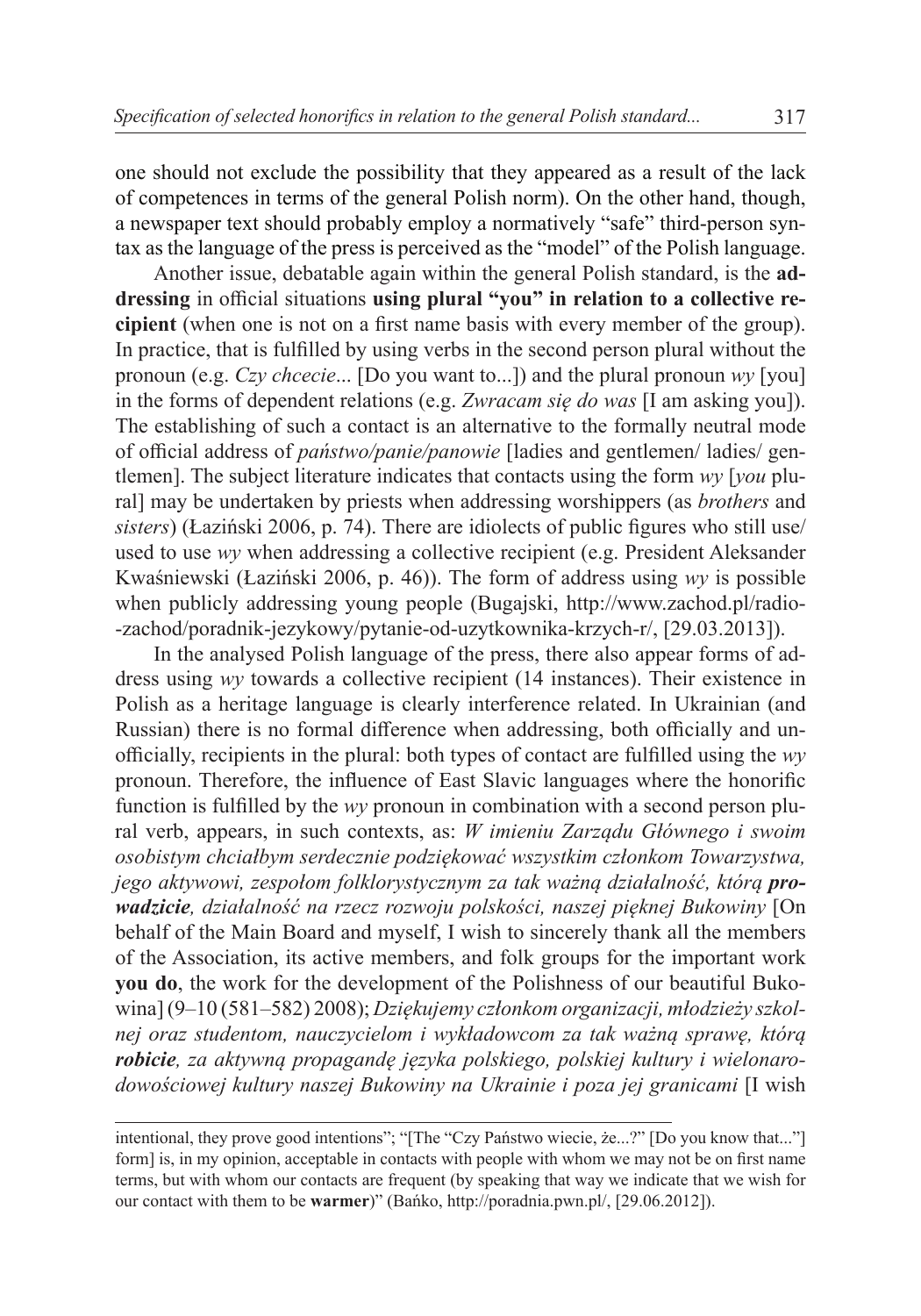to thank the members of the organisation, school and university students, and teachers and lecturers for all the efforts that **you undertake**, for actively promoting the Polish language, Polish culture and the multinational culture of our Bukowina in Ukraine and outside it] (92 (675) 2014). In the immediate context of the *wy* pronoun, there appears the word *rodacy* [compatriots], which could justify the establishing of contact through *wy* as a "warm" expression emphasising the community bond: *Z okazji Święta Niepodległości życzymy wam, drodzy rodacy, satysfakcji z rozwoju naszej praojczyzny we wspólnej Europie, w której w końcu swoje miejsce będzie posiadała i Ukraina, mądrego korzystania z daru wolności i zjednoczenia w osiągnęciu wspólnych celów. Zarząd Główny Czerniowieckiego Obwodowego Towarzystwa Kultury Polskiej im.Adama Mickiewicza, Redakcja "Gazety Polskiej Bukowiny"* [In celebration of Independence Day, we wish **you, our compatriots**, satisfaction in the development of our original motherland within a united Europe, where Ukraine will finally have its place, too; wisdom in utilising the gift of freedom; and unity in reaching common goals] (115 (698) 2016). However, such applications may be unintentional. Certainly, the fact of knowing the general Polish standard is proven by the use of the forms of honorific pronouns of the *państwo* [formal *you* plural] type, towards the same recipients in similar contexts side by side with the *wy* forms, e.g.: *Praca każdego z Was i działalność w swoich ośrodkach w miejscach zamieszkania jest tą właśnie siłą. [...] Pragnę wszystkim tu obecnym serdecznie podziękować za niełatwą, szlachetną pracę, w której uczestniczycie i w miarę możliwości pomagacie. Dziękuję Państwu za stały kontakt, liczne inicjatywy, życzliwość, zrozumienie i wieloletnią współpracę, którą mam nadzieję będziemy kontynuować* [The work of each one of **you** and the activities in the centres at your places of residence is that strength. (...) I wish to sincerely thank all those present here for the difficult noble work in which **you participate** and **help** as you can. I wish to thank you for maintaining contact, numerous initiatives, kindness, understanding, and the many years of cooperation, which, I hope, we will continue] (128 (710) 2017). Similar contexts, with consecutive forms of the *wy* and *państwo* types, outnumber those which feature only verb-based second person plural forms and the *wy* pronoun, which could be treated as an argument in support of the uncertainty of the norm. A factor which justifies that inconsistency of use may be the secondary nature of the written texts in which the analysed forms appeared – those usually appeared in recorded spoken texts. In any case, once published in the press, with its role model function, consecutive forms of the *wy* and *państwo* types amplify the looseness of the pragmatic norm.

A clear interference influence from East Slavic languages is the use of the *wy* form of address towards a single recipient (3 instances), something the general Polish norm does not envisage, e.g.: *[...]Panie Senatorze! Modlimy się za Was, a razem z Wami za pokój na Ukrainie* [Mr Senator! We pray for **you**, and together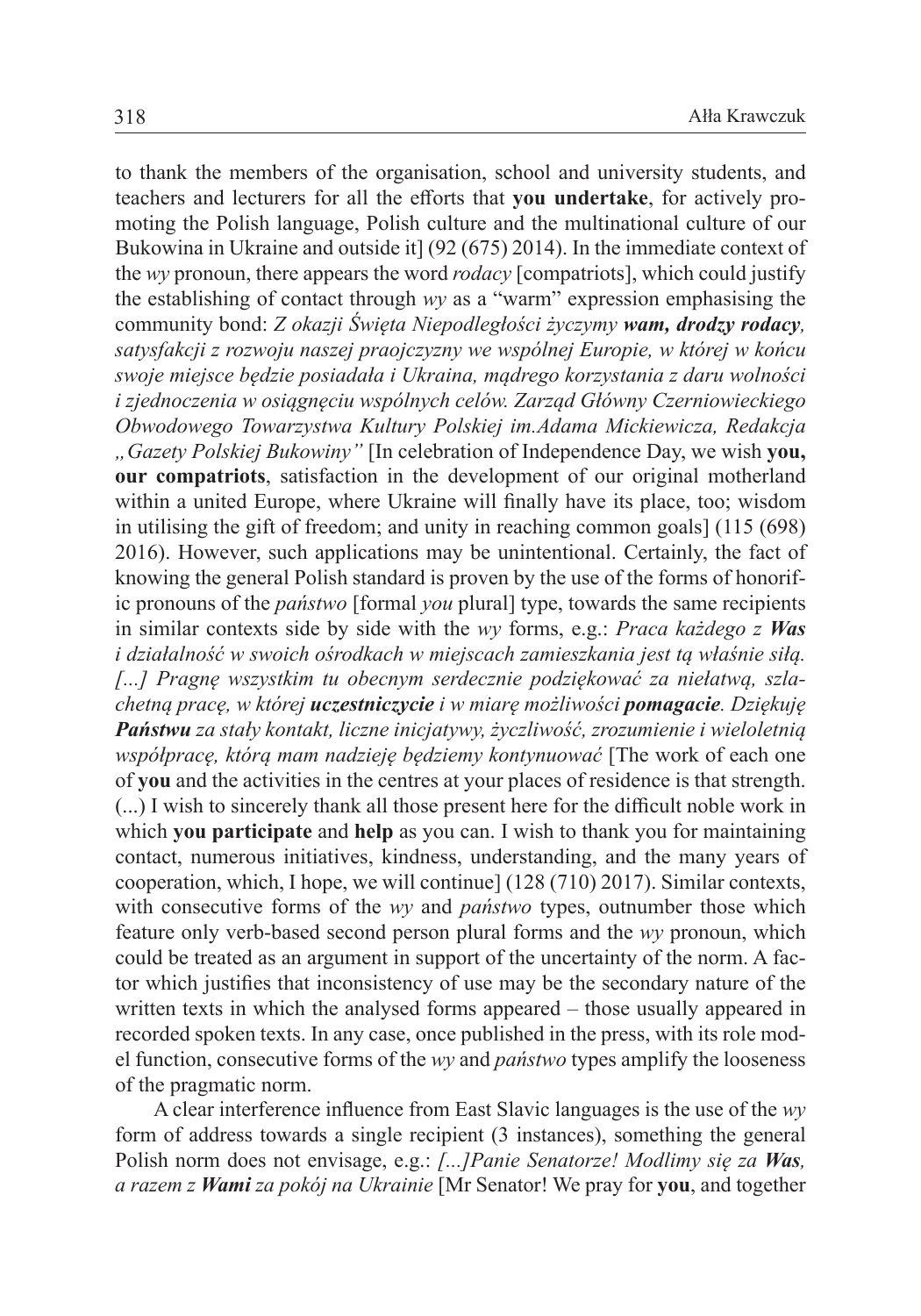with **you** for peace in Ukraine] (117–118 (700–701) 2017). Such structures cannot be accepted either in written texts or in oral utterances as they indicate considerable deficiency in one's competence.

#### 2.2. Felicitations and good wishes

In general Polish, there are two separate etiquette-related speech acts: **felicitations** and **good wishes**. Felicitations with the pragmatic content of "I am saying that I am happy together with you in event X" (Marcjanik 2002, p. 74), are fulfilled in relation to the emergence in the life of a recipient of a positive event in which the recipient had influence, e.g. a promotion, an award, or prize (Marcjanik 2002, p. 73). The typical forms of felicitations include: *Gratuluję (czego)* [I congratulate you (on something)]*, (Moje) gratulacje* [Congratulations]*, Składam gratulacje* [I wish to congratulate], which can be further expanded. Good wishes with the content of "I am saying that I wish you good (X)" (Marcjanik 2002, p. 64) are fulfilled in reference to an occasion: personal celebrations (name day, birthday), major events in one's private life or career, holidays: state, professional, or religious (Marcjanik 2002, p. 63). The template conventional Polish wishes are, e.g.: *Wszystkiego najlepszego* [All the best]*, Wszystkiego dobrego* [All good]*, Najserdeczniejsze życzenia* [Best wishes], or those which begin with: Życzę*...* [I wish you], *Z okazji ... życzę ...* [On... I wish you...], *Składam życzenia...* [I wish you...]*.*  Therefore, in contemporary<sup>6</sup> Polish, holidays, either personal or collective, cannot be an opportunity to congratulate or, accordingly, to express forms of the *Congratulations* type. In Ukrainian, the template equivalent (which, of course, can be expanded), which fits any occasion, both as felicitations and well wishing, is one of the performatives: *Witaju* or (less often) *Pozdorowliaju* (literally: *Welcome, Greetings*). The difference between felicitations and good wishes in Ukrainian (and Russian) is rather implicit. If one were to translate the analysis of a typical Ukrainian text expressed in celebration of some occasion into Polish terms, that would begin with congratulations on an event or holiday (!) *Witaju / Pozdorowlia* $ju (z...)$  – English: "congratulations (on something)", and later proceed to felicitations (*Bażaju*… – English: "I wish you"). That cultural difference results in the fact that in the Polish language in Ukraine, felicitations and good wishes are not usually separated, and the structures applied on those occasions include the words "welcome" and "greet" (and related "welcoming", "greetings"), which, obviously, would cause trouble in their reception by a user of general Polish, in which the performatives *witać* [to welcome] and *pozdrawiać* [the greet] possess

<sup>6</sup> The situation was different in old Polish: holiday wishes were formulated in such a way to first congratulate on the holiday, and only then on the auspicious future (Cybulski 2003, p. 214).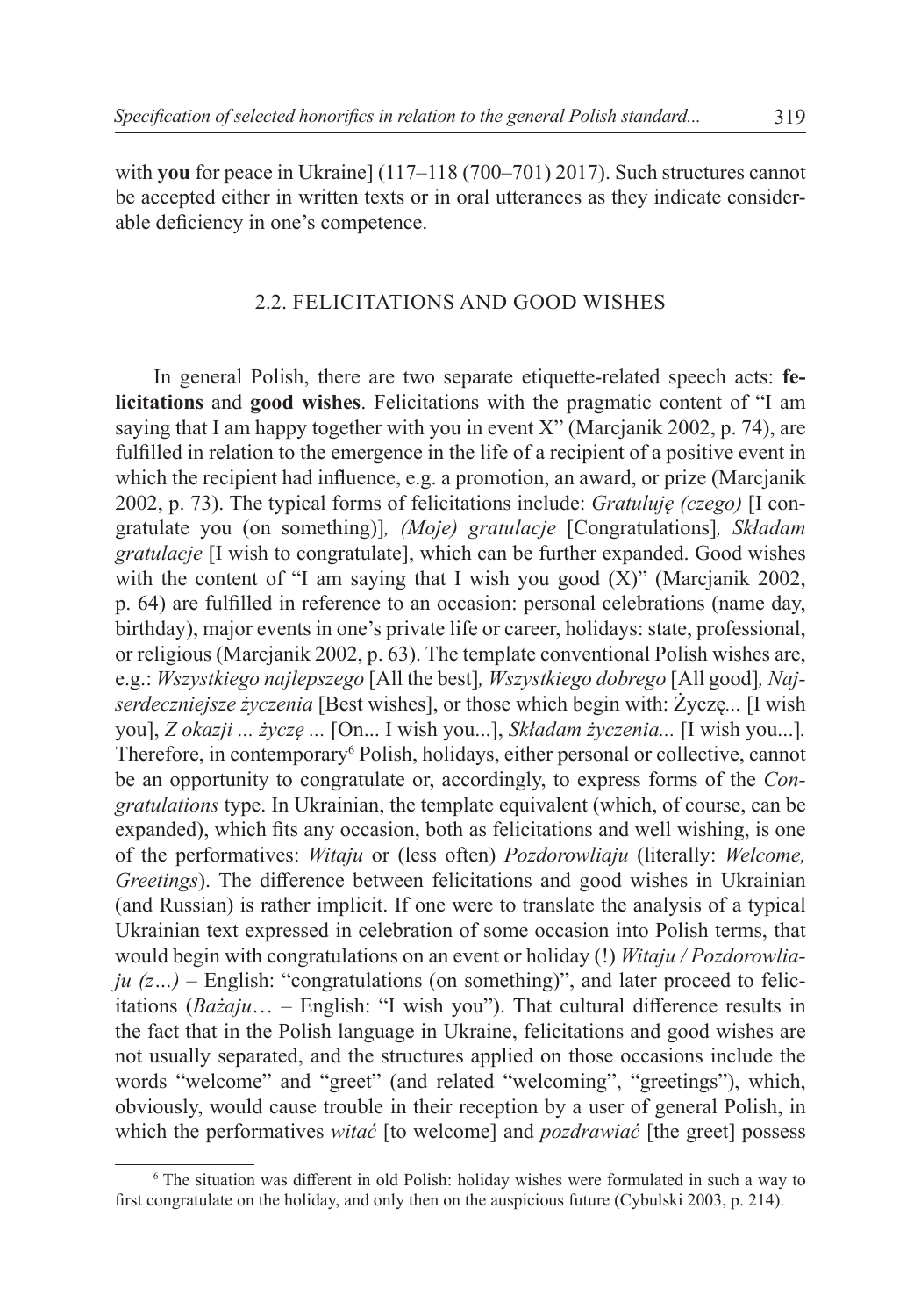completely different pragmatic contents. That custom is so persistent that such expressions are never omitted in the language of the press, which might be considered as norm-forming. Those include either felicitations or well wishing, or texts reporting on those. The former (approx. 40 instances) are dominated by structures copying the syntax of Ukrainian expressions *we welcome / we greet (someone) (with something)*, e.g.: *Witam Panią z Jubileuszem Towarzystwa kultury Polskiej oraz z Bożym Narodzeniem* [**I welcome you with the anniversary** of the Association of Polish culture and **with Christmas**] (92 (675) 2014). Another common structure is *to welcome / greet (someone) (in celebration of something)*, e.g.: *Serdecznie pozdrawiamy wszystkich pedagogów z okazji początku roku szkolnego* [We send our sincere **greetings** to all **educators in celebration** of the beginning of the school year] (15–16 (587–588) 2008). *Witamy Państwa serdecznie z okazji zbliżających Świąt Bożego Narodzenia oraz nadchodzącego Nowego 2010 Roku!* [**We** cordially **welcome** you on the coming **Christmas holidays** and the **New Year 2010**!] (31 (613) 2009). There sometimes appear autonomously used performatives, as in the title of the article: *550 lat nadania praw miejskich dla Rzgowa. Witamy!* [550 years since granting Rzgów town rights. **Welcome**!]  $(123-124)$  (706–707) 2017). The quoted speech acts are used for expressing felicitations, though they may also be used in celebration of holidays. There also exist units with performatives proper, though used in a syntactic context copied from Ukrainian (*congratulate someone*), e.g.: *Gratulujemy Starą Hutę!* [**We congratulate** Stara Huta!] (56–57 (639–640) 2012) – cf. Ukrainian: *Witajemo Staru Hutu!* There also sometimes appears the congratulatory lexeme, archaic for contemporary Polish: *Winszujemy z całego serca Pana Redaktora* [**We congratulate** from our heart Mr Editor-in-Chief] (122 (705) 2017). There also appeared felicitations which imitated one of the possible Ukrainian structures – with the dropped performative verb: *Otóż, z pierwszym jubileuszem pełnolecia festiwalu!* [And so, **for** the first **anniversary** of the festival's maturity!] (25 (607) 2009). After the congratulatory act, there usually appeared good wishes, which did not greatly differ from the general Polish structures, e.g.: *Witamy* [after elections – AK] *nowy Zarząd i życzymy sukcesów w tak ważnej działalności, którą prowadzi ZNPnU* [**We welcome** the new **Board and we wish successes** in the very important operations of ZNPnU] (36–37 (618–619) 2010). Well-wishing structures violating the general Polish norm were rare, e.g.: *Obecnie tą drogą składam wszystkiego najlepszego w dalszym kontynuowaniu i rozwoju podjętego działania na rzecz wszystkich bukowińczyków* [Using this mode **we wish all the best** in continuing and developing activities for all Bukowinians] (32–33 (614–615) 2010).

Syntactic and lexical calques from Ukrainian also existed in texts which reported on the felicitations and wishes made (24 instances), e.g.: *Podsumowując konferencyjne dyskusje Władysław Strutyński jeszcze raz przywitał wszystkich obecnych z okazji jubileuszu Kościoła pw. Podwyższenia Krzyża Świętego* [In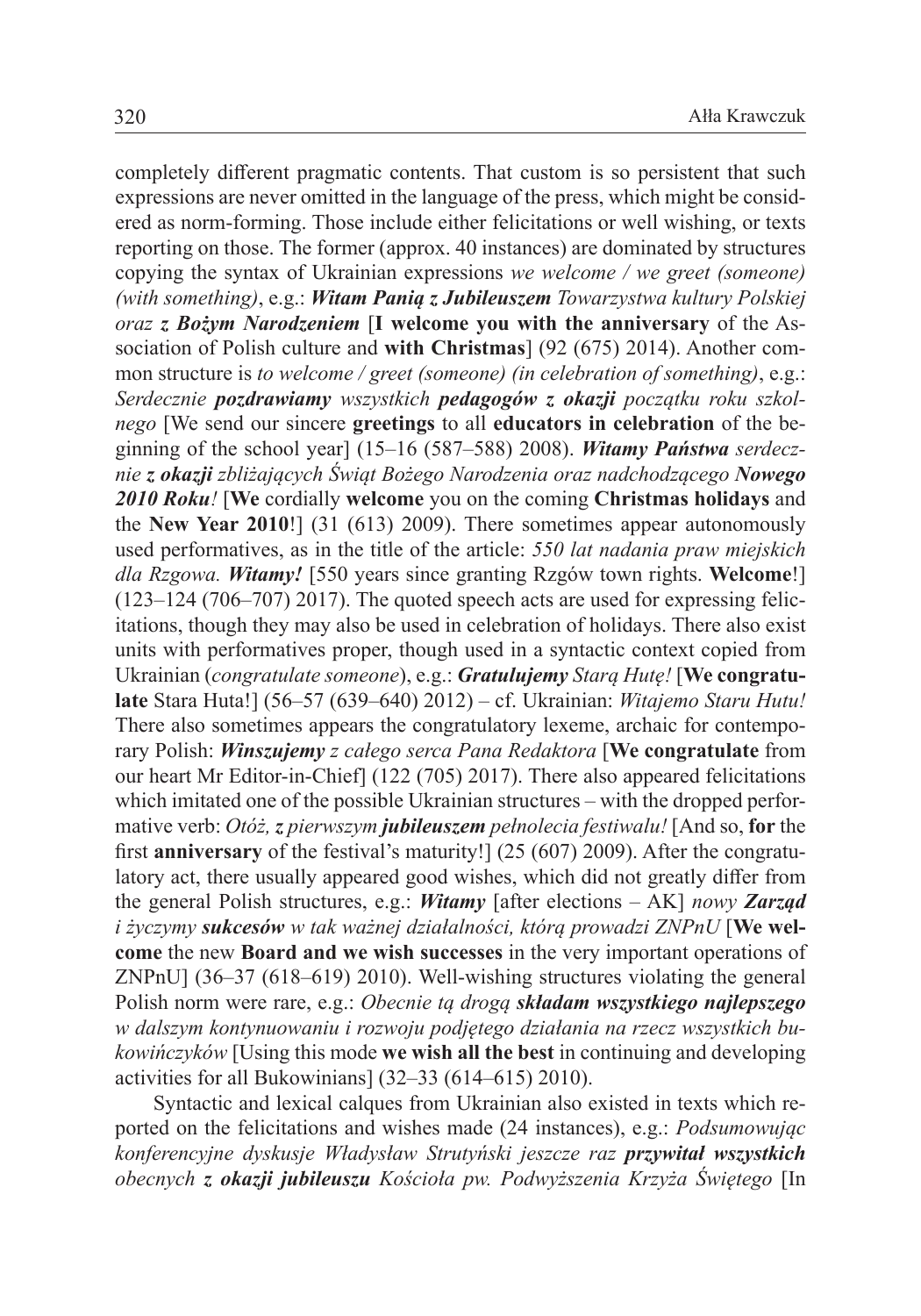summary of the conference discussions, Władysław Strutyński once again **welcomed all** the guests **on the occasion of the anniversary** of the Elevation of the Cross Church] (87 (670) 2014); *Pozdrowić jubilatów przyjechali potomkowie górali czadeckich z Tereblecza* [**To greet the jubilarians**, there came the descendants of the Čadca highlanders from Terebleche] (139 (721) 2018). There were also instances of the use of the verb *gratulować* [to congratulate] within the syntactic context copied from Ukrainian (Ukrainian: *(Pry)witaty kogo z czym*), e.g.: *Senator RP, wiceprzewodniczący Komisji Zdrowia Członek Komisji Emigracji i Łączności z Polakami za Granicą Stanisław GOGACZ pogratulował Polaków Bukowiny z jubileuszem po mszy świętej w Bazylice Małej pw. Podwyższenia Krzyża Świętego* [Stanisław GOGACZ, senator of the Republic of Poland, deputy chairman of the Health Commission, member of the Commission for Emigrants and Communication with Poles Abroad, **congratulated Poles** from Bukowina **on the anniversary** after a holy mass in the Elevation of the Cross Basilica Minor] (93 (676) 2015).

Among the interference felicitatory structures produced in Polish as a heritage language regardless of the type of positive occasion (both the event partly caused by a recipient and, e.g. annual holidays), the least acceptable are those which include the words *witać* [to welcome] and *pozdrawiać* [to greet] and their derivatives, as they refer, as a result of inter-lingual homonymy, to completely different speech acts. In the analysed newspaper, words with the root *-wit-* are clearly prevalent over those with the root *-pozdr-* (37 instances vs. 18, respectively) presumably because *witaty* is more often used in Ukrainian than *pozdorowliaty* (also Russian *pozdrawpliat'*).

#### 2.3. Thanking

The most common Polish performative expressing thanks is *dziękuję/dziękujemy* [I/we thank you], which is also used in the Polish heritage community in Ukraine. In the analysed press material, however, there are many instances of thanking using the expression *Bóg zapłać* [May God pay you] (11 instances), which from the perspective of the contemporary general Polish norm is archaic (it is the oldest Polish form of thanking (Cybulski 2003, p. 190)) or functionally limited. In the context of the expression, there appear adjectives and adverbs, usually the word *serdeczne* [heartfelt, cordial]: *Za te świąteczno-noworoczne prezenty – słodycze, żywność, piękne dziecięce książeczki, zabawki serdeczne Bóg zapłać!* [For these Christmas / New Year gifts: sweets, food, beautiful children's books, and toys, **a heartfelt may God pay you**] (106 (689) 2016); *Do przygotowania świątecznych darów przyczyniły się rodziny, uczniowie szkół prawie z całej Pol-*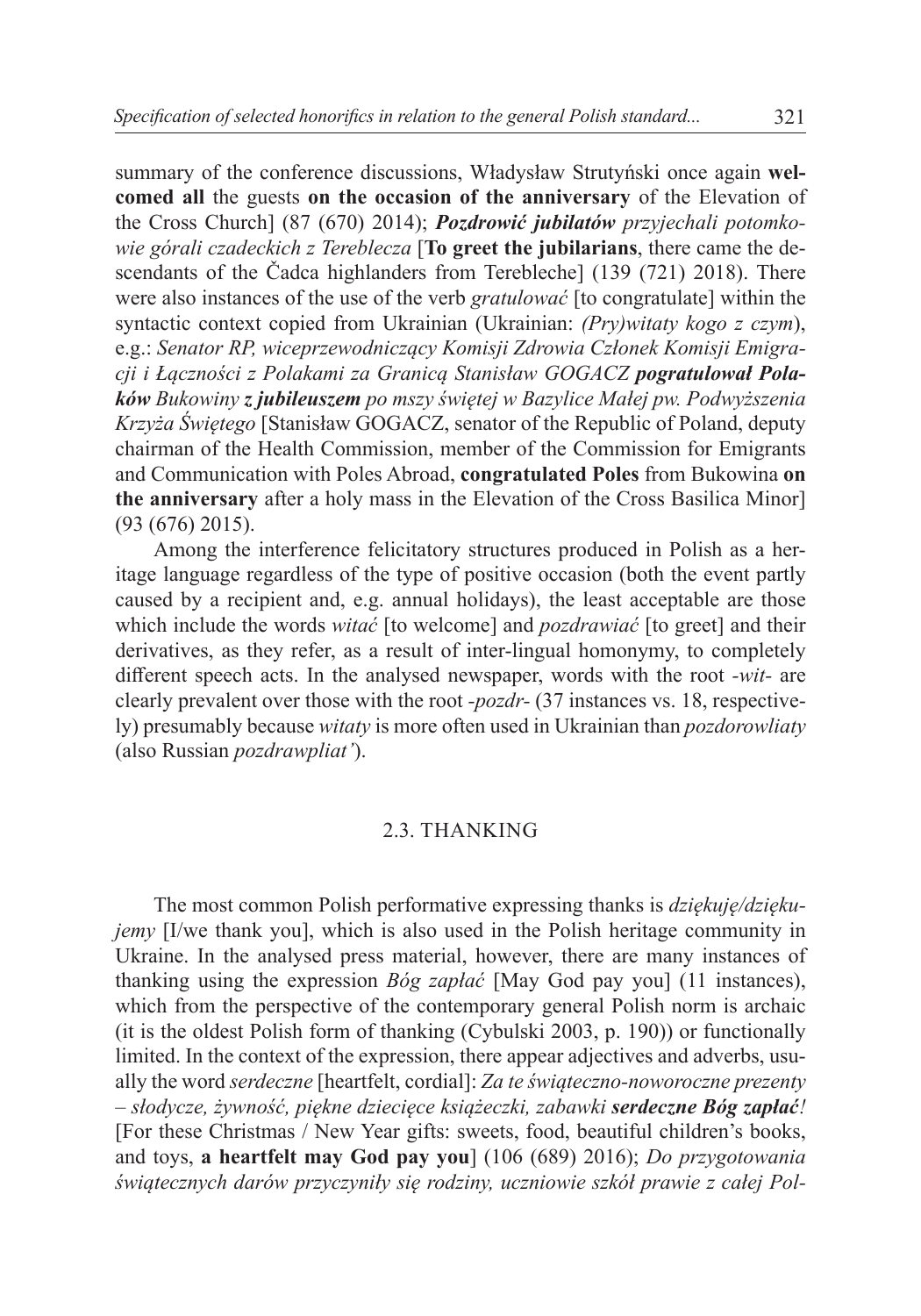*ski. Serdecznie Bóg Zapłać!* [The Christmas gifts were prepared thanks to the help of families, school children from nearly the entire Poland. A **heartfelt may God pay you**!] (117–118 (700–701) 2017). Usually, the expression duplicates an earlier template thanking, e.g.: *W imieniu naszej grupy serdecznie dziękujemy za tak wspaniały pobyt w Krakowie i wielkie Bóg zapłać Stowarzyszeniu "Wspólnota Polska" (oddział w Krakowie)* [On behalf of our group, **we** wish to **cordially thank** for such a wonderful visit in Krakow and **a huge may God pay you** to the Wspólnota Polska Association] (15–16 (587–588) 2008); *Dziękujemy Księdzu Proboszczowi Tadeuszowi Dybło z Maniowa, sponsorom i wszystkim ludziom, których poznaliśmy w czasie podróży. Życzymy wszystkim zdrowia, miłości, radości i obfitych łask Bożych. Bóg zapłać!* [**Thank you**, Father Tadeusz Dybło from Maniowo, the sponsors and all the people whom we met during out trip. We wish all health, love, happiness and God's grace. **May God pay you**!] (15–16 (587–588) 2008); *Wielce Szanowny Panie Senatorze, Drodzy Rodacy! Polacy Bukowiny Północnej ponownie serdecznie dziękują ofiarodawcom z Polski i mówią Bóg Zapłać!*  [Distinguished Mr Senator, Dear Compatriots! Poles from Bukowina Północna again wish to **cordially thank** the benefactors from Poland and say **may God pay you**!] (117–118 (700–701) 2017). Another, less common (2 instances) form of thanking is *składać dzięki*<sup>7</sup> [give thanks], which refers to the ceremonial religious style (and sometimes exists in Poland in prayer situations, usually addressed to God8 ), e.g.: *Dzięki składamy Tobie, który jesteś Panem, Bogiem naszym i Bogiem ojców naszych, za wszystkie dobrodziejstwa Twoje, za miłość i miłosierdzie, jakie nam przyznałeś i jakie nam wyświadczyłeś, a naszym ojcom przed nami* [**We give thanks** to you, our Lord, our God and the God of our forefathers, for all your blessings, for the love and mercy you bestowed upon us and which you have given to us and to our fathers before that] (83 (666) 2014).

<sup>7</sup> In the 17th century, the more common form in the Polish language was *oddawać* [give back] (also: *odsyłać, czynić, powtarzać* [send back, make, repeat]) *dzięki* [thanks], where the second element had the accusative plural form of the noun *dzięk* [of thanks]. In the Middle Polish age, the noun existed in thanking forms with an obligatory qualifier – cf. e.g. *uniżone dzięki moje oddaję* [I give back my humblest thanks] (Cybulski 2003, p. 197). From at least the mid-18th century, there existed a structure with the verb *składać* [give] (*dzięki* [thanks]), usually directed at people positioned higher within the social structure than the sender, and it had a ceremonial nature; in 19th-century texts, *składam dzięki* [I give thanks] was sometimes abbreviated to *dzięki* [thanks], which no longer carried the ceremonial nature (Pawłowska 2014, pp. 177–179). In fact, in the old Polish language, unlike in the contemporary rare instances in prayer situations when addressing God, the analysed thanking expressions were also directed at people of various social statuses.

<sup>8</sup> Cf. individual applications of the type in *Narodowy Korpus Języka Polskiego*, dated to 1985, 1999, 2009 (http://www.nkjp.uni.lodz.pl/, [22.05.2019]), including one in the *secular* context though directed to a force majeure but not God.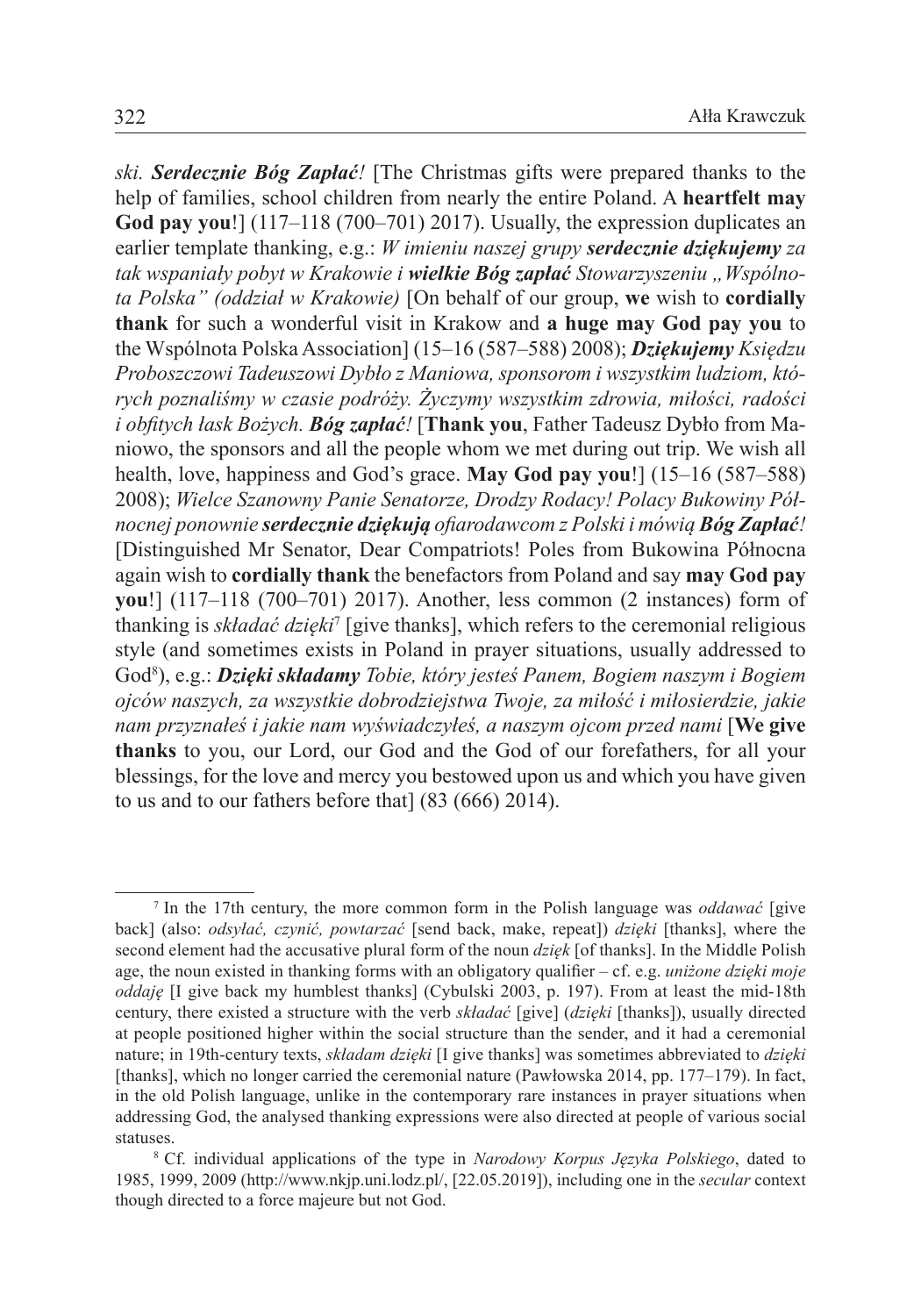### 2.4. Referential structures to the words pan/pani in news releases

The most distinct feature in the studied material was the use of the words *pan/ pani* in non-addressing (referential) structures in front of proper names (or titles) of persons to whom newspaper news texts applied. There were over 400 such instances. The huge number much higher than in the case of the previously analysed types could be explained with the special character of the undertaken study, i.e. written Polish language of the press. In news texts, official in nature, in line with the general Polish norm, the names of people on whom a text reports should not be preceded with the words *pan* or *pani*. The use of those words in such situations is redundant to say the least, and sometimes it may cause, despite a recipient's expectations, negative outcomes. The indicators of the honorific nature of *pan/ pani* lose their direct functions in most narrative texts and become the carriers of other content. They may suggest a sender-initiated decreasing of the level of formality of an statement, and if the words *pan/pani* appear in front of the names of well-known figures, those words may indicate a person was deprived of their position/function or even serve to debase them. Katarzyna Kłosińska thus wrote on similar situations: "We should mainly use the forms of *Pan (pan)*, *Pani (pani)*, and *Państwo (państwo)* in situations when a person operates as a private person [...]. In official letters or in any other stylistically unmarked correspondence, in exhibition portfolios, in event announcements, etc. we use a person's first name and surname (and, possibly, their title or academic degree, full name of their function, etc.) without the *pan/pani* determiners. Not to mention the insufferable custom of adding the words *pan/pani* to the names of scholars, authors of scientific theories or even writers [...] (Kłosińska, https://sjp.pwn.pl/poradnia/haslo/Pan-tylko-w-sytuacjach-grzecznosciowych-i-osobistych;18154.html, [21.04.2019]). The procedure of depriving one of title and thus one's debasement using the referential applications of the words *pan/pani* in front of anthroponyms (usually in front of bare surnames) was discussed in detail by Marek Łaziński (Łaziński 2000; Łaziński 2006, pp. 84–92; Łaziński 2015, pp. 83–85), and the inappropriate use of the words *pan/pani* in pre-positions of proper names was also indicated by other researchers (e.g. Jadacka 1999, p. 1640; Grybosiowa 2003, p. 63; Sosnowska 2006; pp. 129–130; Marcjanik 2009, p. 205), as well as in relation to foreign language teaching (Janowska-Wierzchoń 2005, p. 125). Regular users of the Polish language are not always aware of the pragmatic subtleties associated with the functioning of referential anthroponymic structures with the words *pan/pani*, as is indicated by questions sent to the language reference centre (e.g. [https://sjp.pwn.](https://sjp.pwn.pl/poradnia/haslo/Jan-Nowak-czy-pan-Jan-Nowak;19183.html) [pl/poradnia/haslo/Jan-Nowak-czy-pan-Jan-Nowak;19183.html](https://sjp.pwn.pl/poradnia/haslo/Jan-Nowak-czy-pan-Jan-Nowak;19183.html), [21.04.2019]; <https://sjp.pwn.pl/poradnia/haslo/Pan-prezydent-a-prezydent;17368.html>,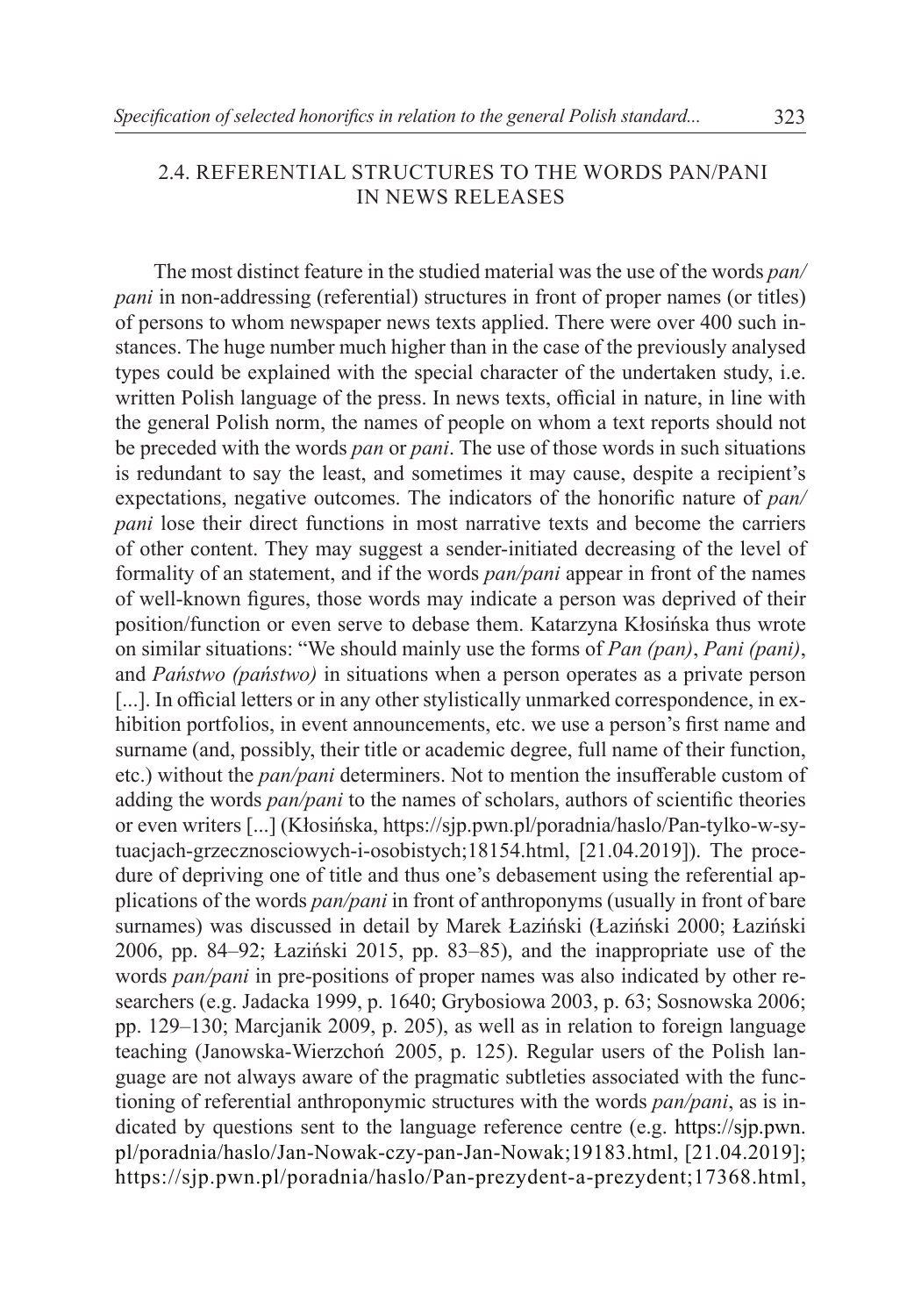[21.04.2019]; https://sjp.pwn.pl/poradnia/haslo/Pan-tylko-w-sytuacjach-grzecznosciowych-i-osobistych;18154.html, [21.04.2019]). That applies even more so to the users of Polish as a heritage language in Ukraine. For them, the words *pan/ pani* are only honorific indicators; they are also considered as elements which connote one's Polishness. That is why there were such numerous instances in the studied texts, the authors of which had the best of intentions.

The most common instances (266) had the structure with the first name and the surname, e.g.: *Swoją obecnością zaszczycili nas Wójt naszej gminy Pan Stefan Dragun, Naczelnik Wydziału Oświaty w Krasnoilsku Pani Lilia Markulak, Proboszcz starohuckiej Parafii pw. Siedmiu Boleści Matki Bożej Ks. Janusz Gnat oraz, po raz pierwszy, goście z Polski, z zaprzyjaźnionej z nami Gminy Rzgów pod Łodzią – Przewodniczący Rady Miasta Rzgowa Pan Jan Michalak wraz z małżonką Haliną* [We were honoured to receive Mr Stefan Drugun, the Head of our commune, Ms Lilia Markulak, the Chief Educational Officer in Krasnoilsk, Fr. Janusz Gnat, vicar of the Stara Huta Virgin Mary of Seven Sorrows Parish, and, for the first time, our guests from Poland, from our friend, the commune of Rzgów near Łódź, Mr Jan Michalak, Chairman of the Rzgów Town Council, with his wife Halina] (133 (715) 2018). Often (95 instances) those were structures which referred to only people's first names, especially distinct when compared to general Polish, which reflect the "warm" inter-community relations, e.g.: *Z poezją bukowińskiej poetki zapoznali się nie tylko mieszkańcy Mrągowa, Warmii i Mazur, ale również goście z Litwy, Białorusi, Ukrainy i Rosji. I wreszcie, pani Łucja zaprezentowała swój dorobek literacki uzbierany przez z wiele lat w swoim rodzinnym mieście* [The poetry of the Bukowina poet was experienced not by only the inhabitants of Mragowo, Warmia and Masuria, but also guests from Lithuania, Belarus, Ukraine, and Russia. And, finally, Ms Łucja presented her output collected over the years in her hometown] (108 (691) 2016); *Kierownik teatru Zbigniew Chrzanowski podziękował za ciepłe przyjęcie i zauważył, że chętnie przyjmie kolejne zaproszenie na Bukowinę. Zaprosiliśmy Pana Zbigniewa z teatrem nie tylko do Czerniowiec, ale również do Storożyńca* [Zbigniew Chrzanowski, manager of the theatre, gave thanks for the warm welcome, and indicated that he would gladly accept another invitation to Bukowina. We invited Mr Zbigniew, with the theatre, not only to Czerniowce, but also to Storożyniec] (56–57 (639–640) 2012). There were 25 referential combinations of "*pan/pani* + title noun", e.g.: *O tym świadczą również hasła przewodnie konferencji, które były organizowane podczas "Bukowińskich Spotkań" przez Pana Profesora* [That was also indicated by the mottoes of the conferences which were organised during *Bukowińskie Spotkania*  by Mr Professor] (25(607) 2009). The least common, 16 instances, were the referential structures with only the surname, which, however, do not possess negative connotations, as their counterparts in general Polish do, e.g.: *Prezes Towarzystwa Polskiego Lwowa pan Legowicz mówił o potrzebie budowy Ośrodka Polonijnego*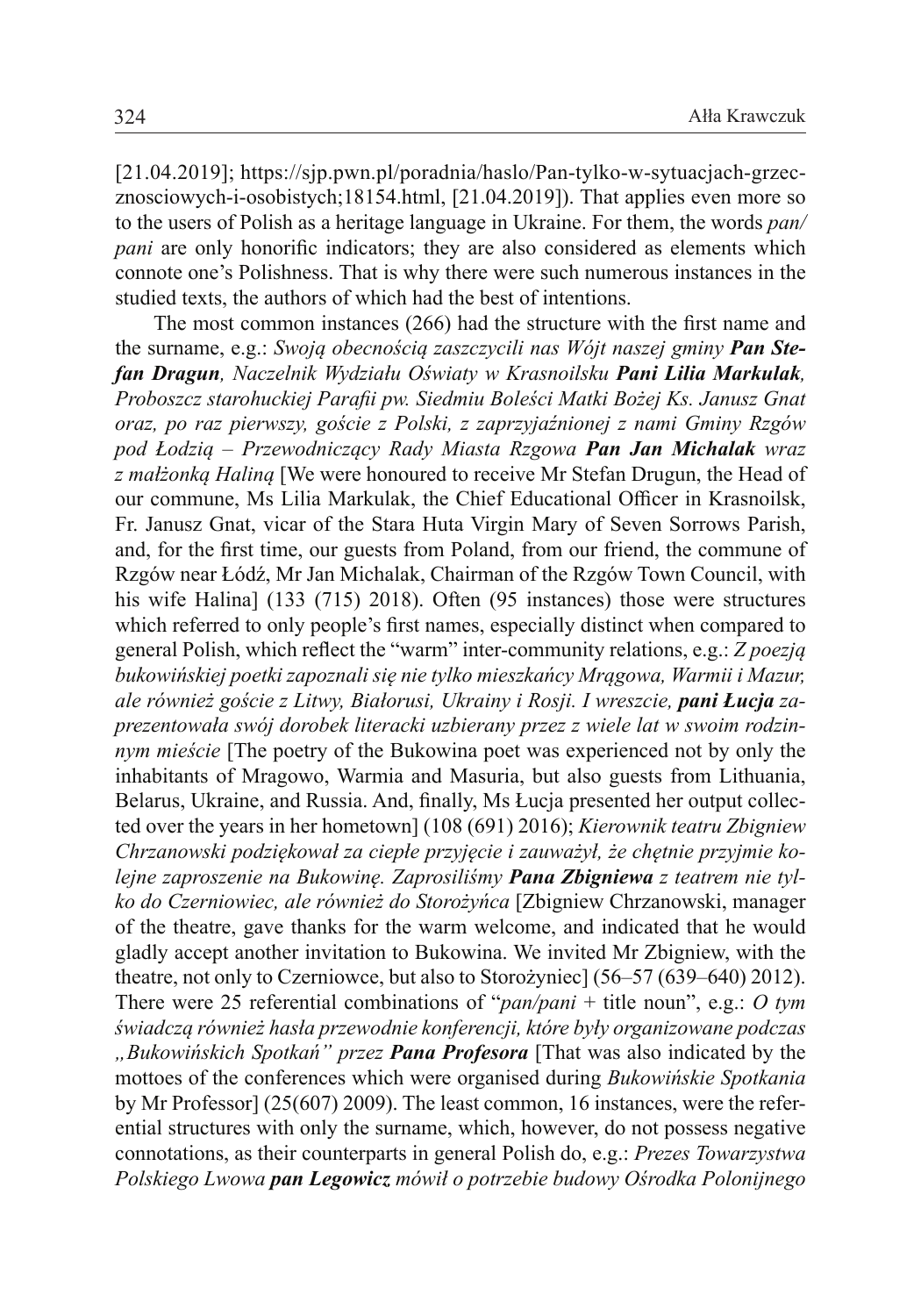*w mieście lwa, ponieważ funkcjonują tu ponad dwadzieścia przeróżnych organizacji polskich* [Mr Legowicz, Chairman of the Polish Lviv Association, spoke on the need to build the Polish Heritage Centre in the city of the lion, as more than twenty different Polish organisations operate here] (56–57 (639–640) 2012).

#### **3. CONCLUSIONS**

In the written variety of Polish as a heritage language in Ukraine, as indicated by the analysis of the Polish language texts published in *Gazeta Polska Bukowiny*, there exist features of linguistic etiquette which are not entirely compliant with the codified general Polish standard. Some are clearly the results of the negative impact of transfer, e.g.: felicitations which include the words *witać* [to welcome], *pozdrawiać* [to greet], the proximate formal counterparts of which in Ukrainian and Russian are performatives used in celebration of holidays and any other positive event, the faulty grammatical structure of the felicitational formulation (*gratulować kogo z czym* [congratulate someone with something], as per the Ukrainian model of *witaty kogo z czym*), and addressing individual recipients (as well as plural) on a first name basis under the influence of the honorific *wy* [you] in East Slavic languages. The presence of other typical honorific qualities of the Polish language in Ukraine could be justified both through extra-linguistic interference, and the possible impact of new, debatable in terms of normative acceptance, communicational and linguistic habits in Poland. That mainly applied to the address formulations of "*pan/pani* + first name" used in official situations, as well as to the use of second-person forms (of the *jesteście*, *byliście*, *pozwólcie* [you are, you were, (you) allow me to] forms in the context of the honorific pronouns of *państwo/panowie/panie* [sirs/gentlemen/ladies]. The use of the words *pan/pani* in front of anthroponyms in non-addressing structures of written texts is based on similar (non-normative) habits in Poland, though, at the same time, I considered as a decisive factor of a major part of their instances in the studied press releases the intention to particularly highlight a person being referred to, who is assigned with a kind of "Polish respect", as the words *pan/pani* in Ukraine connote Polishness. Some features of contemporary Polish politeness in Ukraine can also be treated as traditional in that community: that would apply to the already-mentioned addressing forms of "*pan/pani* + first name", as well as the methods of expressing thanks which retain the archaic qualities (and, thus, ceremonial character), which are founded in the religious context. The specificity of expressing politeness within the small language community consisted of, apart from the traditional nature of some linguistic etiquette units in that community, other factors which displayed community bonds. It seems that a linguistic behaviour, which is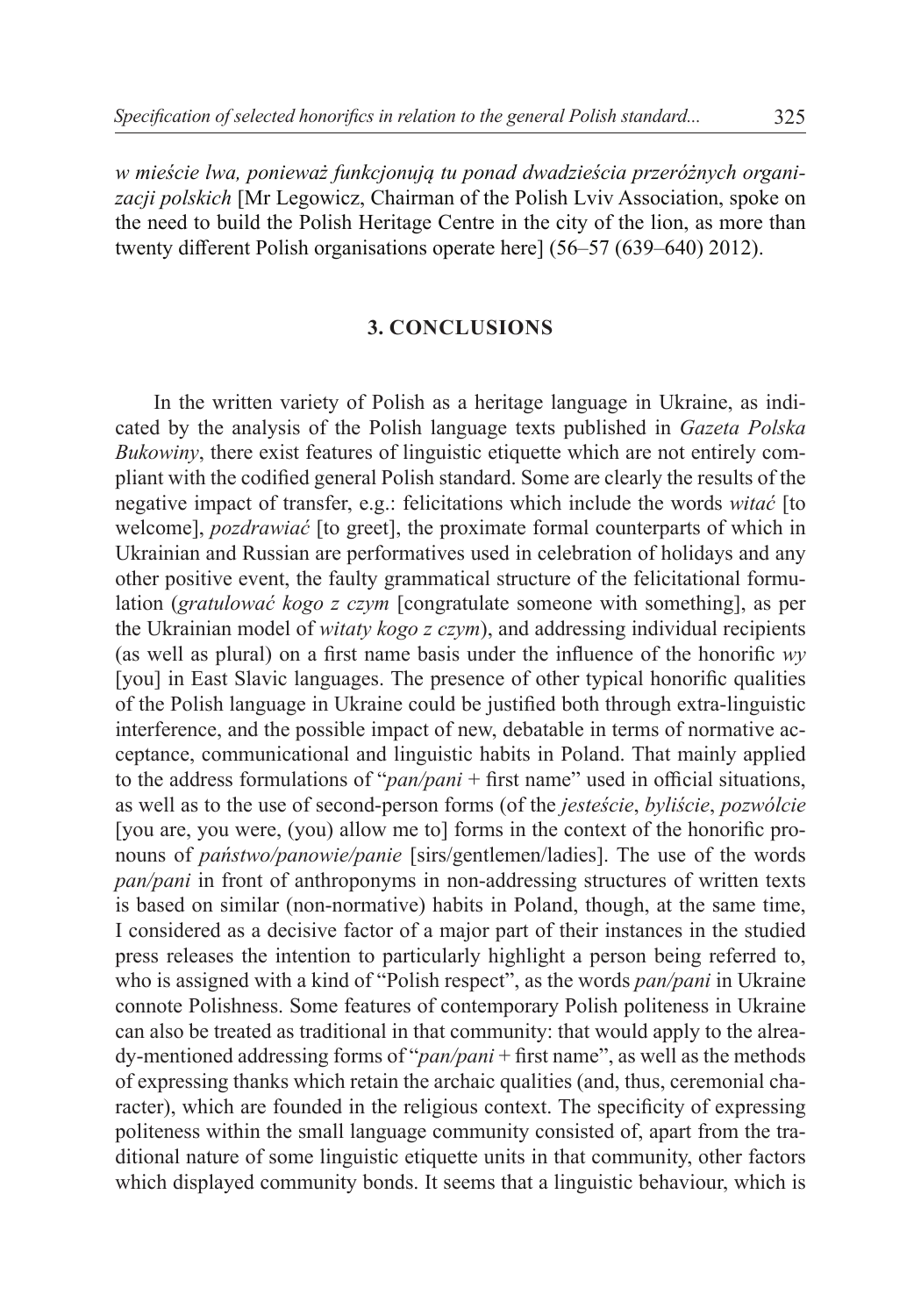considered in Poland as generally inappropriate and excessively liberal (to address some using the structure "*pan/pani* + first name" or the verbal second-person forms, including in the case of honorific pronouns) may take another guise, a positive one, within a small community as warming relations and serving the maintenance of a particular bond between the members of a minority community. Those are the reasons why most of the analysed forms of linguistic politeness in Ukraine may be fully acceptable as not interfering with communication within the studied community, and not depreciating the recipient, but rather the opposite: highlighting them in a positive way. Even the hybrid felicitational/well-wishing expressions, unacceptable outside the community, which include the words *witać* [to welcome], *pozdrawiać* [to greet], in the community's internal relations are completely comprehensible, clear, and interpreted by interlocutors as appropriate and not distorting the act of communication; additionally, they offer one more communicational quality: they are economical (being brief, not burdening one's memory, applicable to any "good" occasion and thus properly received in every situation). The continued presence of the politeness forms in the language of the press, which is considered by the community as having authority, remains one of the major reasons for the retention of these structures in the future.

#### **REFERENCES**

- Cybulski M., 2003, *Obyczaje językowe dawnych Polaków. Formuły werbalne w dobie średniopolskiej*, Łódź.
- Grybosiowa A., 2003, *Formy ty i pan(i) w kontaktach społecznych*, in: *Język wtopiony w rzeczywistość*, Katowice, pp. 59–64.
- Huszcza R., 2006, *Honoryfikatywość. Gramatyka, pragmatyka, typologia*, Warszawa.
- Jadacka H., 1999, *Formy grzecznościowe*, in: A. Markowski (ed.), *Nowy słownik poprawnej polszczyzny*, Warszawa, pp. 1639–1642.
- Janowska-Wierzchoń B., 2005, *Grzeczność rzeczywista i pozorna w sposobach zwracania się do innych*, in: P. Garncarek (ed.), *Nauczanie języka polskiego jako obcego i polskiej kultury w nowej rzeczywistości europejskiej, Materiały z VI Międzynarodowej Konferencji Glottodydaktycznej*, Warszawa, pp. 121–126.
- Korol Ł., 2007, *Kłopoty Ukraińców z polską etykietą językową*, in: M. Czermińska, K. Meller, P. Fliciński (eds.), *Literatura, kultura i język polski w kontekstach i kontaktach światowych*, Poznań, pp. 873–878.
- Krawczuk A., 2012a, *Osobliwości etykіety językowej we współczesnej polskojęzycznej prasie na Ukrainie*, in: A. Burzyńska-Kamieniecka, M. Misiak, J. Kamieniecki (eds.), *Kresowe dziedzictwo. Studia z języka, historii i kultury*, Wrocław, pp. 219–229.
- Krawczuk A., 2012b, *Wybrane akty etykiety językowej w polszczyźnie ukraińskich studentów*, in: A. Burzyńska-Kamieniecka (ed.), Akty i gatunki mowy w perspektywie kulturowej, "Język a Kultura", vol. 23, Wrocław, pp. 163–178.
- Krawczuk A., 2014, *Norma językowa w prasie polskojęzycznej na Ukrainie (wybrane aspekty)*,  $n$ Postscriptum Polonistyczne", no. 2(14), pp. 325–354.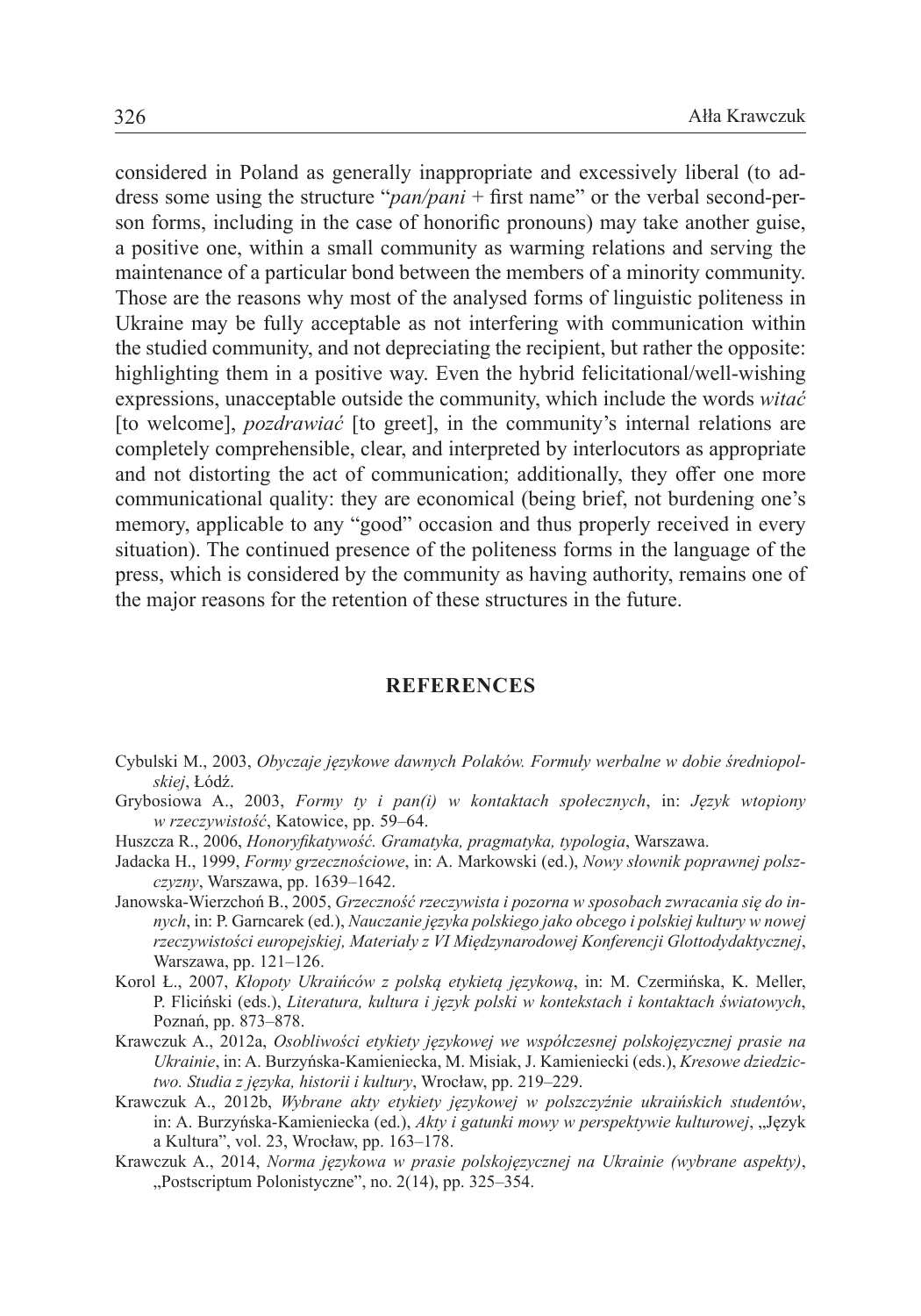- Krawczuk A., 2013, *Struktury referujące z wyrazami pan/pani w polskojęzycznej prasie na Ukrainie: grzeczność czy niegrzeczność?*, in: I. Dembowska-Wosik, E. Pałuszyńska (eds.), "Acta Universitatis Lodziensis. Kształcenie Polonistyczne Cudzoziemców", vol. 20, pp. 119–129.
- Łaziński M., 2000, *Pan ksiądz i inni panowie. Wtórna funkcja lekceważąca jednostki pan (dokoń*czenie), "Poradnik Językowy", col. 9, pp. 19-28.
- Łaziński M., 2006, *O panach i paniach. Polskie rzeczowniki tytularne i ich asymetria rodzajowo- -płciowa*, Warszawa.
- Łaziński M., 2015, *Grzeczność, niegrzeczność i grzeczność pozorna. Zmiana wartościowania w systemie adresatywnym na przykładzie tytułów* ksiądz *i* siostra, in: M. Święcicka, M. Peplińska- -Narloch (eds.), *Niegrzeczność, interakcja, komunikacja,* "Bydgoskie Studia nad Pragmatyką Językową 1", Bydgoszcz, pp. 80–92.
- Marcjanik M., 2002, *Polska grzeczność językowa*, Kielce.
- Marcjanik M., 2009, *Mówimy uprzejmie. Poradnik językowego savoir-vivre'u*, Warszawa.
- Miodek J., 1980, *Jeszcze o sposobach zwracania się do drugich*, "Język Polski", vol. LX, col. 2–3, pp. 177–179.
- *Narodowy Korpus Języka Polskiego*, http://www.nkjp.uni.lodz.pl/ [22.05.2019].
- *Nowy słownik poprawnej polszczyzny PWN*, 1999, A. Markowski (ed.), Warszawa.
- Pawłowska A., 2014, *Formuły werbalne polskiej etykiety językowej od połowy XVIII do lat sześćdziesiątych XIX wieku. Analiza socjolingwistyczna*, Łódź.
- Schmidt S., 2004, *Kompetencja komunikacyjna Niemców w polskich aktach grzeczności językowej*, Pułtusk.
- Sosnowska N., 2006, *Paradoksy etykiety językowej (wieloznaczność i wielofunkcyjność wyrazów i form)*, "Roczniki Humanistyczne: *Językoznawstwo*", vol. LIV, col. 6, pp. 125–134.
- Sztabnicka-Gradowska E., 2017, *Model grzeczności językowej w nauczaniu języka polskiego jako obcego. Perspektywa interkulturowa* (doctoral dissertation), Łódź, http://dspace. uni.lodz.pl:8080/xmlui/bitstream/handle/11089/22939/Model%20polskiej%20grzeczno%C5%9Bci%20j%C4%99zykowej%20w%20nauczaniu%20j%C4%99zyka%20polskiego%20jako%20obcego.%20Perspektywa%20interkulturowa.pdf?sequence=1&isAllowed=n [18.05.2019].
- Załazińska A., Rusinek M., 2010, *Retoryka codzienna. Poradnik nie tylko językowy*, Warsaw.
- Żurek A., 2008, *Grzeczność językowa w polszczyźnie cudzoziemców*, Łask.
- http://bukpolonia.cv.ua/index.php/pl/gazeta-polska-bukowiny [30.01.2019].
- http://poradnia.pwn.pl/ [ 29.06.2012].
- http://www.poradniajezykowa.us.edu.pl/ [22.02.2012].
- http://www.zachod.pl/radio-zachod/poradnik-jezykowy/pytanie-od-uzytkownika-krzych-r/ [29.03.2013].
- https://kresy24.pl/archiwum-gazety-polskiej-bukowiny [17.04.2018].
- https://sjp.pwn.pl/poradnia/ [21.04.2019].